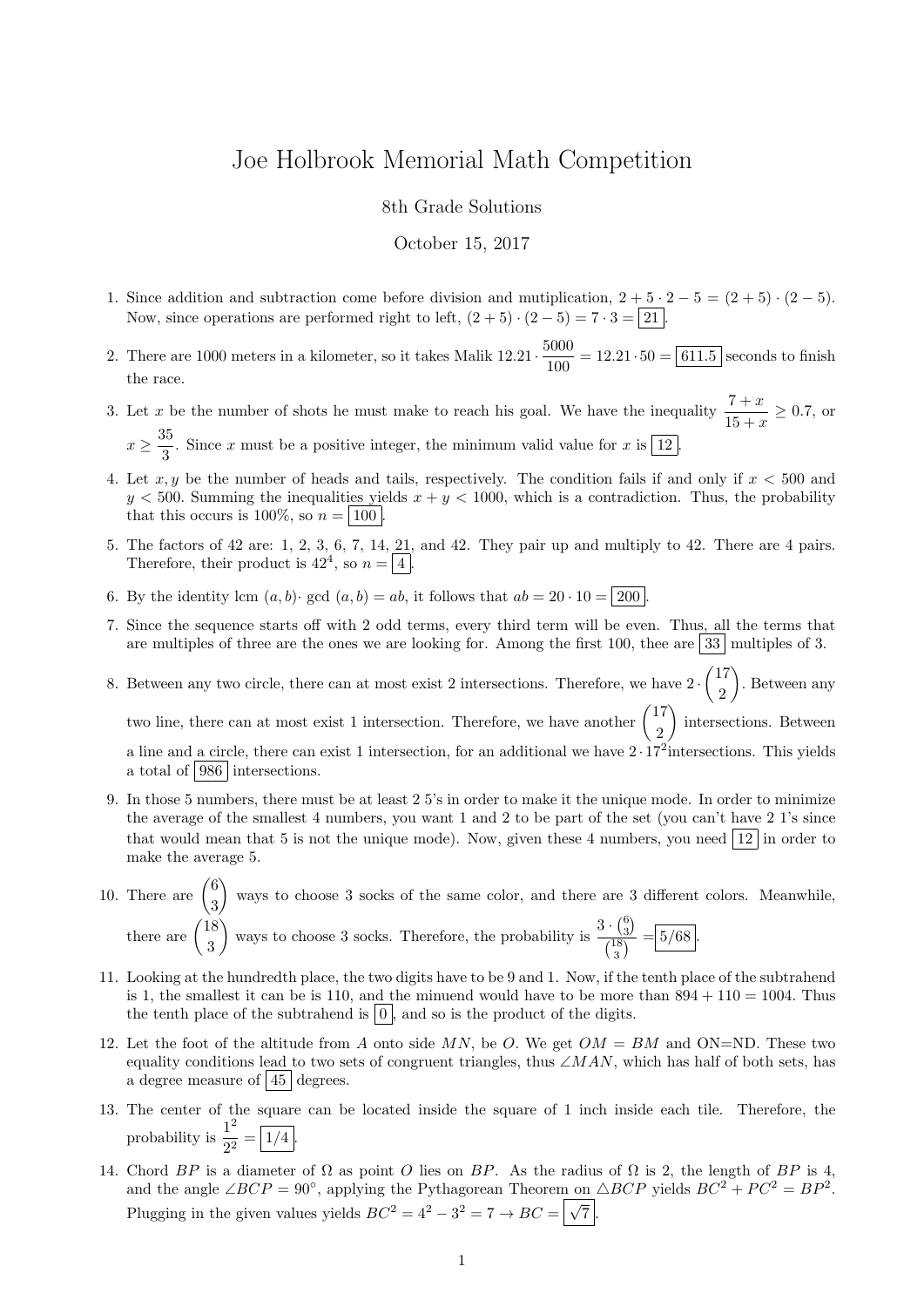- 15. As  $AB = 8$  and  $BC = AD = 6$ , by the Pythagorean Theorem, it follows that  $BD = 10$ . As M is the midpoint of BD, DM must be 5. As AN is the height to the base BD in triangle  $\triangle ABD$ , 1  $\frac{1}{2} \cdot AN \cdot BD = \frac{1}{2}$  $rac{1}{2} \cdot AB \cdot AD \rightarrow AN = \frac{24}{5}$  $\frac{24}{5}$ . By the Pythagorean Theorem in triangle  $\triangle AND$ ,  $DN^2 =$  $AD^2 - AN^2 \rightarrow DN = \frac{18}{5}$  $rac{18}{5}$   $\rightarrow$   $MN = \begin{bmatrix} 7 \\ 5 \end{bmatrix}$  $\frac{1}{5}$
- 16. Set side BC to be of length x. Then side CD is of length  $37.5 x$ , since the sum of the two sides is half the perimeter. Then,  $x \cdot 14 = (37.5 - x) \cdot 16$ , solving gives us  $x = 20$ . Thus the area is  $20 \cdot 14 = |280|$ .
- 17. Note that  $84 = 2^2 \cdot 3 \cdot 7$ ,  $120 = 2^3 \cdot 3 \cdot 5$ , and  $126 = 2 \cdot 3^2 \cdot 7$ . Then, taking the greatest common divisor of each pair of the three values yields  $2^2 \cdot 3$ ,  $2 \cdot 3 \cdot 7$ , and  $2 \cdot 3$ . Since if an integer divides a corresponding pair of integers, then it must divide the greatest common divisor of the integers, we then sum the total number of divisors of each of the gcds:  $3 \cdot 2 = 6, 2 \cdot 2 \cdot 2 = 8$ , and  $2 \cdot 2 = 4$ , so  $6 + 8 + 4 = 18$  total factors. However, we are overcounting the numbers that divide all three values. Since the gcd of all three is  $2 \cdot 3$ , we overcounted  $2 \cdot 2 = 4$  divisors twice, for a total of  $2 \cdot 4 = 8$  overcounted divisors. Thus, our answer is  $18 - 8 = 10$
- 18. Clearly there are 100 total outcomes. Let  $m$  be a positive integer. We will count the number of points Bessie can choose in order to have a line with slope  $m$ , and sum over all positive integers  $m$ .

By definition of slope, the points Bessie chooses must be of the form  $(k, km)$  for some positive integer k. Since we must have  $km \leq 10$ , we get  $1 \leq k \leq \left\lfloor \frac{10}{2} \right\rfloor$ m  $\Big\vert$ , or  $\Big\vert \frac{10}{\cdot}$ m valid slopes. Noting that Bessie cannot choose any point such that the line has a slope greater than 10, we sum over the first 10 positive integers to get  $10 + 5 + 3 + 2 + 2 + 1 + 1 + 1 + 1 + 1 = 27$  valid lattice points. Dividing over the total number of cases gives the desired answer of  $\frac{27}{100}$ .

- 19. The condition is  $2a^2 + b = b^2 + ab + b$ , which simplifies to  $(a b)(2a + b) = 0$ . Since a and b are different,  $2a + b = 0$ .  $f(2)$  is  $4 + 2a + b$ , so the desired value is  $\boxed{4}$ .
- 20. There are  $\binom{20}{3}$ 2  $= 190$  highways total. Consider how many highways that are needed in order to connect every town. Without loss of generality, let town A and B be connected. In order for town C to be connected to both of them, town C only needs to be connected to A or B, but not both. Repeat for all the remaining towns, and you will get 19 required highways. Therefore,  $\boxed{171}$  of them can be closed.
- 21. The diagonal of the kite that bisects the kite must be a diameter, so it has length 10. This forms a right triangle with hypotenuse 10 and a leg with length 6, so the other leg must have length  $8$ .
- 22. We claim that  $\frac{|x-y|+|y-z|+|z-x|}{2}$  is the numeric value for the largest positive value of the difference between 2 terms of  $x$ ,

To see this, consider WLOG that  $x \le y \le z$ . Then  $|x - y| + |y - z| + |z - x| = y - x + z - y + z - x =$  $2z - 2x = 2(z - x)$ , and the result follows.

Hence, the maximum possible value is  $20/2 = 10$ . This can be attained by letting  $x = 10, y = 0, z = 0$ .

23. There are 220 ways to choose 3 edges from a cube, which has 12 edges. The 12 edges can be grouped based on their orientations, with each group containing 4 parallel edges. Since the 3 edges have to be pairwise skew, it is imperative to choose one edge from each group. Choose one edge at random from any of the groups. There are 4 possibilities. Two edges from each of the other two groups intersect the selected edge, so choose any of the other two groups and an edge at random. There are 2 possibilities. There is only one edge left from the third group. Thus there are 8 possibilities in total to make the desired 3-edge selection,

and the probability is  $\frac{2}{55}$ .

- 24. "By power of a point, we know  $PB \cdot PC = PA^2$ . Since AC is a diameter, and PA is a tangent, we know that  $AC \perp PA$ . Thus we can use the Pythagorean theorem to solve for PC. We have  $PA^2 + AC^2 = PC^2$ . Substituting  $PB \cdot PC = 16 \cdot PC$  for  $PA^2$ , and rearranging, we get
	- $PC^{2} 16PC 15^{2} = 0$ . Solving for PC and taking the positive root we get [25].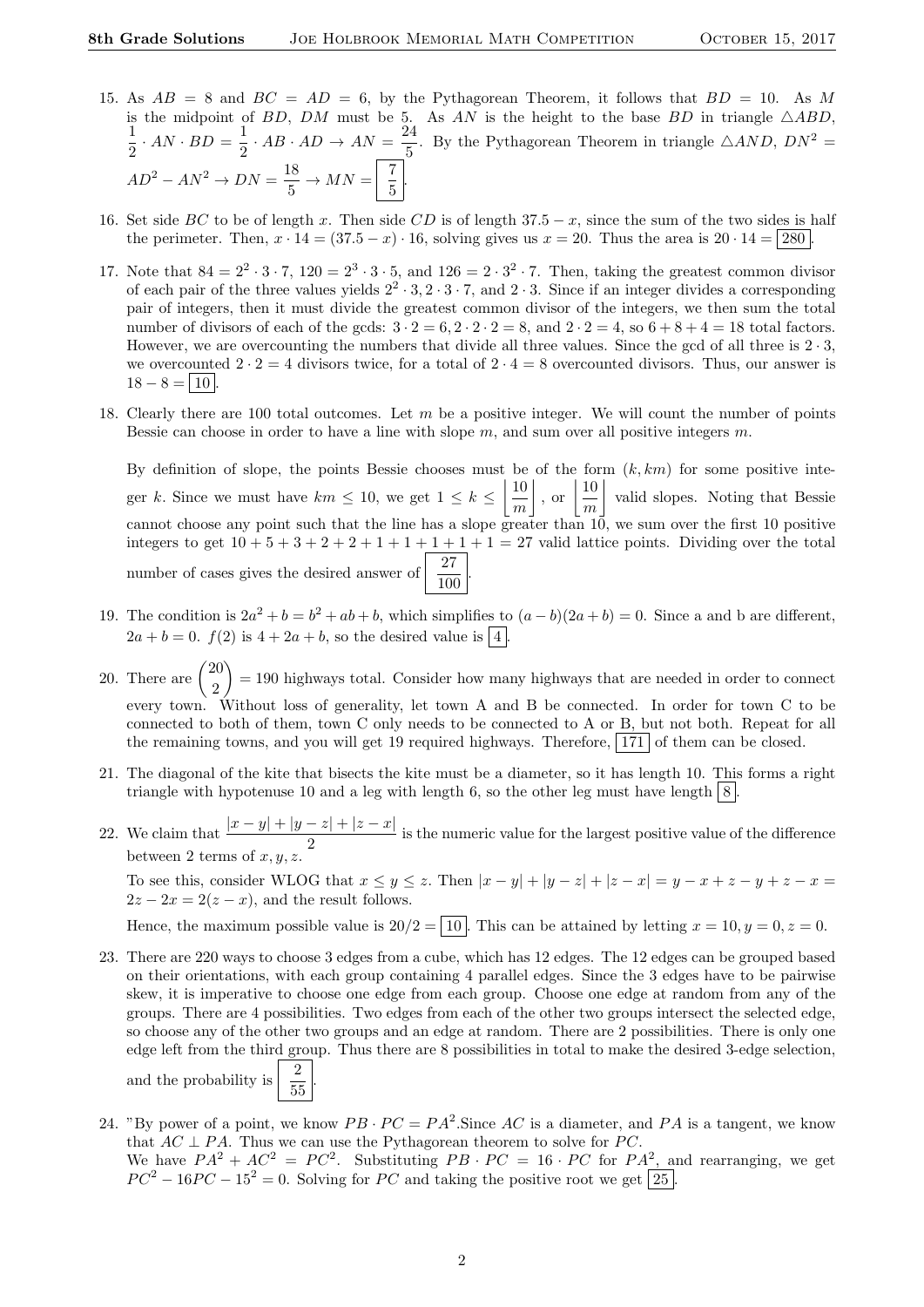.

25. Since  $\binom{n}{k}$ k = 0 if  $k < n$ , we only consider the terms for which  $n \leq k$ . Thus, the desired sum is

$$
\binom{1}{1} + \left(\binom{2}{1} + \binom{2}{2}\right) + \left(\binom{3}{1} + \binom{3}{2} + \binom{3}{3}\right) + \dots + \left(\binom{6}{1} + \binom{6}{2} + \dots + \binom{6}{6}\right).
$$

From the Binomial Theorem,

$$
(1+1)^n = \binom{n}{0} + \binom{n}{1} + \dots + \binom{n}{n},
$$
  
\n
$$
2^n = \binom{n}{0} + \binom{n}{1} + \dots + \binom{n}{n},
$$
  
\n
$$
\binom{n}{1} + \dots + \binom{n}{n} = 2^n - \binom{n}{0} = 2^n - 1.
$$

Hence, the desired sum is equivalent to

$$
(21 - 1) + (22 - 1) + \dots + (26 - 1)
$$

$$
= 21 + 22 + \dots + 26 - 6
$$

$$
= \frac{27 - 1}{2 - 1} - 6
$$

$$
= 27 - 7 = 128 - 7 = 121.
$$

There are  $6 \cdot 6 = 36$  possible distinct rolls, so the expected value of  $\begin{pmatrix} x \\ y \end{pmatrix}$  $\hat{y}$  is 121 36

26. We aim to find many perpendicular lines.  $EG$  is normal to  $BDHF$ . Call the intersection point  $I$ . Now we find the distance from point  $I$  to  $BH$ . That distance is clearly half of the height from point  $F$  to side  $BH$  in the triangle  $BHF$ , which is √ 6  $\frac{1}{3}$ . The answer is thus √ 6 6 .

27.

 $P(\text{gets as many heads as tails})$ 

= number of ways to get strictly more heads than tails + number of ways to get the same number of heads and tails total number of possible coin flip sequences

$$
=\frac{\frac{2^{12} - \binom{12}{6}}{2} + \binom{12}{6}}{2^{12}} = \boxed{\frac{1255}{2048}}.
$$

- 28. Pick  $x_1, x_2, ..., x_{99}$  arbitrarily, for a total of  $100^{99}$  possibilities. Let the remainder of their sum is divided by 100 be S. Then  $x_{100}$  must be equal to  $100-S$ , which is uniquely determined for each choice of  $x_1, x_2, \cdots, x_{99}.$
- 29. There are  $\binom{8}{3}$ 2 ways of choosing where the 0's go. Then, there are  $\binom{6}{3}$ 2 ways of choosing where the 1 goes. Now, there are 4 spots left. One of the 2's has to go in the rightmost open spot in order to be pure. Then, there are three open spots left for 2, 7, and 7. There are  $\begin{pmatrix} 3 \\ 3 \end{pmatrix}$ 2 ways of choosing spots for the 7's. Since these steps are done in order, invoking product rule yields  $\binom{8}{3}$ 2  $\bigg) \cdot \bigg( \frac{6}{5} \bigg)$ 2  $\bigg) \cdot \bigg( \frac{3}{2} \bigg)$ 2  $= 1260.$
- 30.  $a = 0$  is a solution. Otherwise, we can divide by a to get  $x^2 + (4a 2)x + (3a^2 + 2a 4) = 0$ . This must be a perfect square, or else there would be 2 solutions, so  $(2a - 1)^2 = 3a^2 + 2a - 4$ , which gives  $a = 1, 5$ , so the solutions are  $a = |0, 1, 5|$ .
- 31. As  $x^2 + x + 1 = 0$ ,  $x^3 = 1$ . Thus,  $x^{200} = (x^{66})^3 \cdot x^2 = x^2$  and  $x^{100} = (x^{33})^3 \cdot x = x$ , so  $x^{200} + x^{100} + 1 = 0$  $x^2 + x + 1 = \boxed{0}$ .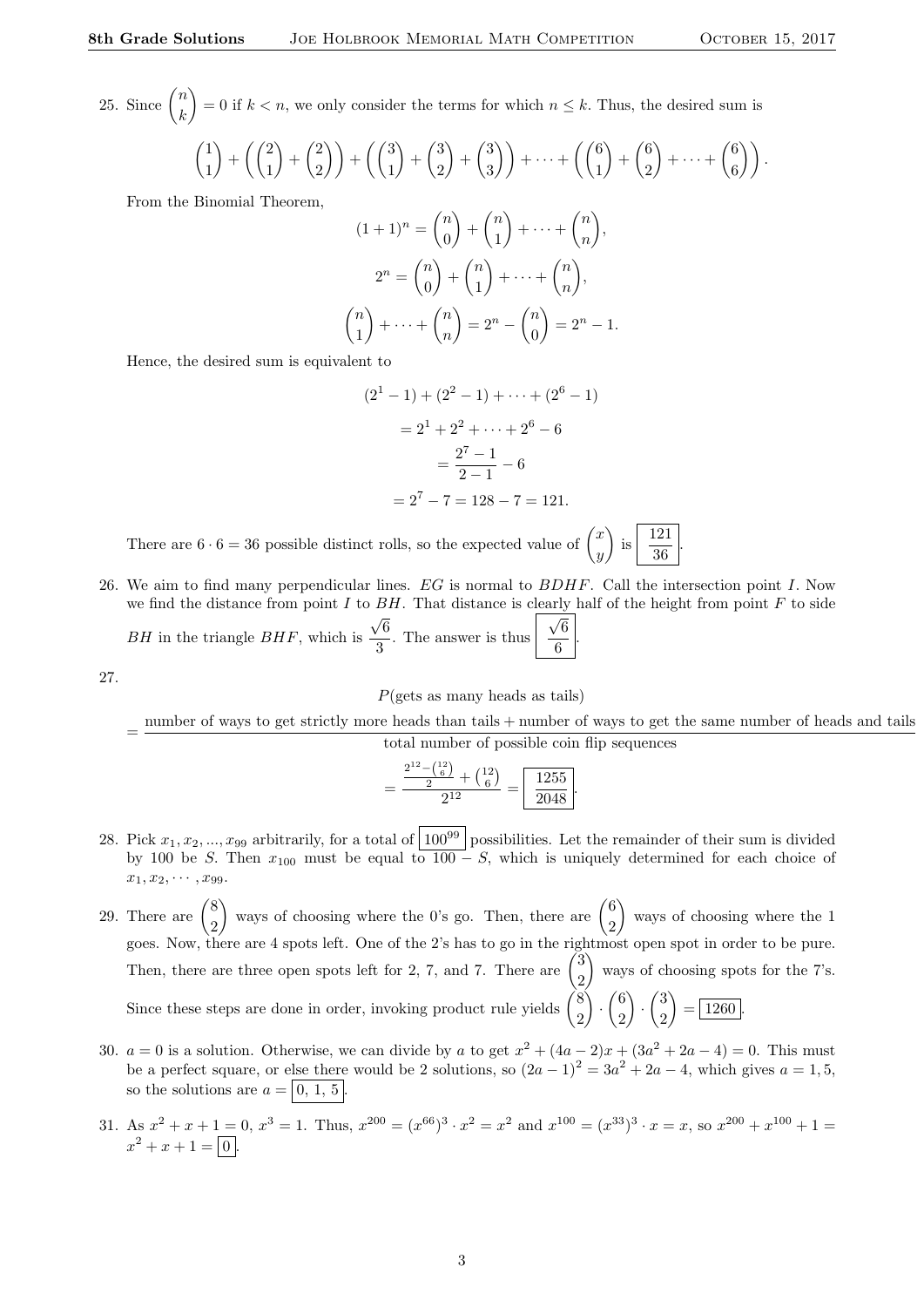,

- 32. It is evident that the circle with radius X is surrounded by rest of the circles. Connecting the pairwise centers of the circles with known radius, the side lengths of the triangle formed are 16, 17, 17. Dropping the altitude to the base of this isosceles triangle, the height of the triangle to the base is  $\sqrt{17^2 - 8^2} = 15$ by Pythagoras. Connect the vertices of the triangle to the center of the circle with radius  $X$ . By using pythagorean theorem, we know that the  $\sqrt{(8 + X)^2 - 8^2} + X + 9 = 15$ . Simplifying this formula gives  $\sqrt{X^2+16X} = 6-X$ . Squaring both sides yields  $X^2+16X = X^2-12X+36 \implies 28X = 36 \implies X = 36$ 9  $\overline{7}$ .
- 33. Let X denote the event that the ball selected is blue and let Y denote the event that the ball selected is from Bag B. By definition of conditional probability,

$$
\Pr[Y|X] = \frac{\Pr[X \text{ and } Y]}{\Pr[X]} = \frac{\frac{1}{2} \cdot \frac{4}{7}}{\frac{1}{2} \cdot \frac{3}{8} + \frac{1}{2} \cdot \frac{4}{7}} = \boxed{\frac{32}{53}}.
$$

34. Let the center of the circle be O. WLOG, we consider  $\triangle OPQ$ . Let the foot of the perpendicular from O to BC be M, so  $BM = \frac{1}{2}$  $\frac{1}{2}BQ = 3$ . Since  $OP = 5$ , from right triangle  $OBM$ , we have  $OM = 4$ . Identically, if the feet of the perpendiculars from O to BC and CA are L and N, then  $OL = ON = 4$ . Thus, O is the incenter of  $\wedge$  ABC.

Let  $AB = x$ . Recall that the area of  $\triangle ABC$  is rs, where r is the inradius and s is the semiperimeter, and is also  $\frac{24x}{2} = 12x$ . Thus,

$$
[\triangle ABC] = rs = 4 \frac{(24 + x + \sqrt{24^2 + x^2})}{2} = 2 \left(24 + x + \sqrt{576 + x^2}\right)
$$

$$
[\triangle ABC] = 12x,
$$

$$
2 \left(24 + x + \sqrt{576 + x^2}\right) = 12x,
$$

$$
24 + x + \sqrt{576 + x^2} = 6x,
$$

$$
\sqrt{576 + x^2} = 5x - 24
$$

$$
576 + x^2 = 25x^2 - 240x + 576,
$$

$$
240x = 24x^2,
$$

$$
240 = 24x,
$$

$$
x = 10.
$$

Hence,  $AB = \boxed{10}$ .

- 35. Let  $AB = x$  and  $CD = y$ . We want to find the length of  $MN = \frac{x+y}{2}$  $\frac{1}{2}$ . Consider the line l through B parallel to AC. Let l intersect CD at E. Then,  $BE = AC = 11$  and  $\tilde{CE} = AB = x$ . Since  $AC \perp BD$  and AC  $\parallel$  BE, we also have BE  $\perp$  BD. Thus, by Pythagorean theorem on right triangle  $\triangle EBD$ , we have that  $(x+y)^2 = 60^2 + 11^2 = 3600 + 121 = 3721 = 61^2$ , so  $x+y=61$ . Hence,  $MN = \frac{x+y}{2}$  $\frac{+y}{2} = \frac{61}{2}$ 2 .
- 36. Note that

$$
\frac{2022!}{2017!} = 2018 \cdot 2019 \cdot 2020 \cdot 2021 \cdot 2022,
$$
so 2020 |  $\frac{2022!}{2017!}$ , which implies that 101 |  $\frac{2022!}{2017!}$ , so

 $33,632,280,3AB,168,080 \equiv 0 \pmod{101}$ .

Since  $100 \equiv -1 \pmod{101}$ , this implies that 33, 632, 280, 3AB, 168, 080 is congruent to

$$
3(-1)^8 + 36(-1)^7 + 32(-1)^6 + 28(-1)^5 + 3(-1)^4 + (\overline{AB})(-1)^3 + 16(-1)^2 + 80(-1)^1 + 80(-1)^0
$$
  
\n
$$
\equiv 3 - 36 + 32 - 28 + 3 - \overline{AB} + 16 - 80 + 80
$$
  
\n
$$
\equiv -\overline{AB} - 10 \equiv 0 \pmod{101}.
$$

Thus,  $\overline{AB} \equiv -10 \equiv 91 \pmod{101}$ , and since A and B are digits, this implies that  $\overline{AB} = 91$ . Hence,  $10A + B = \boxed{91}$ .